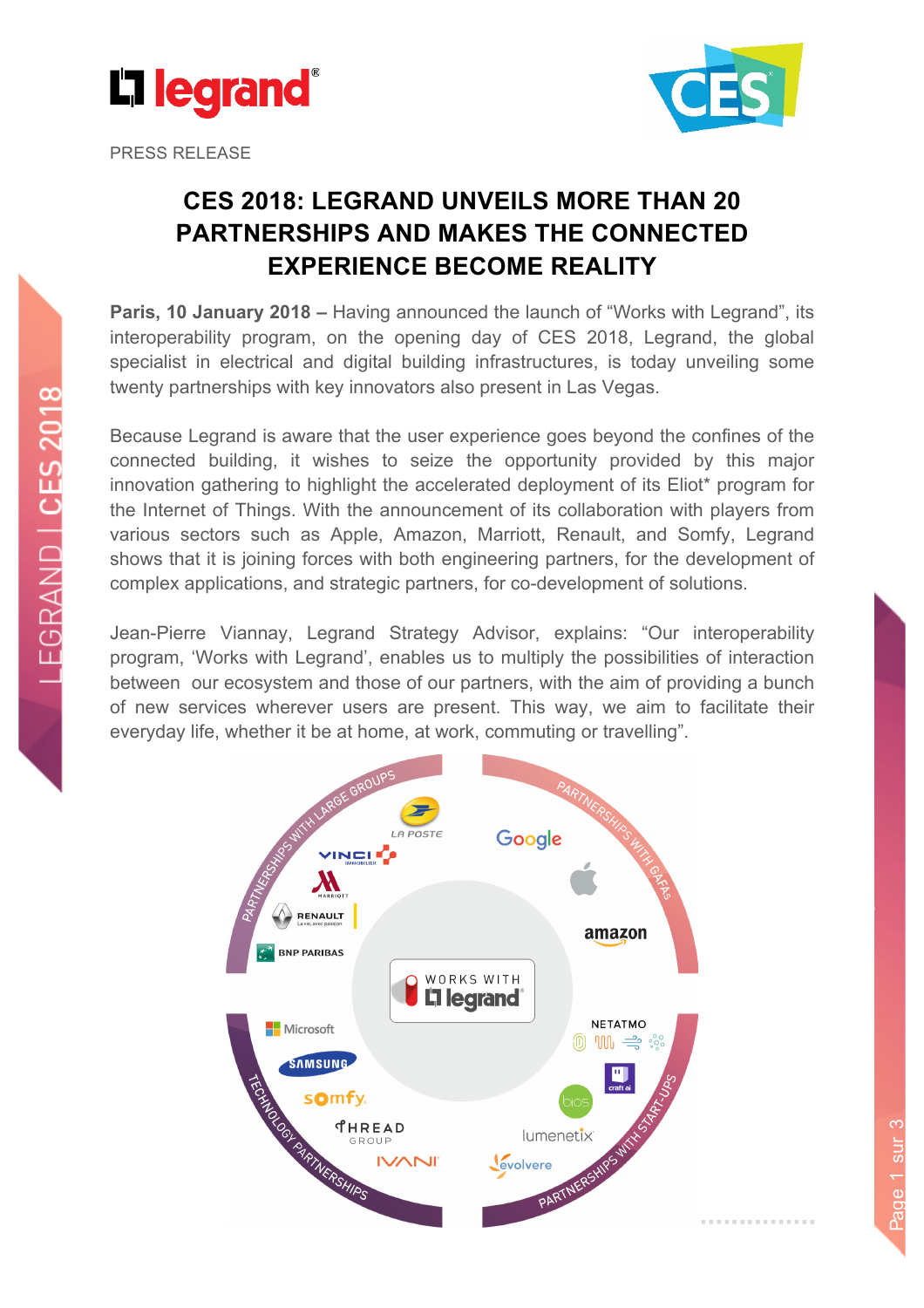



### **Major partnerships with technology giants**

- **Google and Amazon:** Legrand's connected solutions are fully compatible with the Amazon and Google voice assistants, ensuring users enjoy the benefits of machine learning and artificial intelligence. At CES, there will be live demonstrations of interoperability between the Legrand Smarther thermostat and Google Home and Amazon Echo voice assistants.
- **Apple:** Thanks to Céliane with Netatmo, a control solution for managing both usual home requirements (such as lighting and roller shutters) and extensions to include other connected devices (e.g. thermostat, door entry system, camera, etc.), Legrand has developed a range of smart switches and sockets that are compatible with the Apple HomeKit ecosystem.

### **Close ties with pioneering start-ups**

- **Netatmo:** Introduced at CES 2017 where it was an award-winner, Céliane with Netatmo enables both local and remote control, as well as voice control.
- **Craft Ai:** The winner at the Legrand / Samsung Artik hackathon, Craft Ai adds an artificial intelligence dimension to smart buildings. It makes it possible to imagine a self-learning building, which learns about users' habits by gathering data from the various connected products in the building.

# **Forward-looking partnerships for the connected future of the residential and commercial sectors**

- **BNP Paribas Immobilier** and **Vinci Immobilier:** Legrand joined forces with these two major players in real estate development to produce the very first genuinely connected homes, fitted with Céliane with Netatmo solutions. Occupants are free to choose from the different available connection platforms (Apple, Google, Amazon, etc.), all of which are interoperable with Legrand connected solutions.
- **Marriott/Samsung:** Legrand has teamed up with Samsung and the Marriott International group to create the hotel room of the future, where users will be able to replicate the comfort settings they are used to at home (lighting, heating, shower at a set temperature), while also enjoying services such as creating atmospheres or activities such as yoga sessions using a mirror as interface.
- **Somfy:** Legrand and Somfy recently announced the mutual compatibility of their respective connected solutions. This partnership facilitates users' daily lives by enabling, for example, to control Céliane with Netatmo products directly via TaHoma by Somfy, or to create scenarios including Somfy and Legrand products via Legrand's 'Home + Control' application.

# **Natural collaborations for an enhanced user experience**

- **Renault:** Legrand and Renault ensure users can enjoy a continuous connected experience between their home and their car by receiving information about their home on their R-LINK 2 dashboard screen, so they can supervise and control their home for greater security and comfort and for better energy management.
- **La Poste:** Legrand is a long-standing partner of La Poste. The technological integration between the La Poste Digital Hub and the Legrand Cloud ensures that the Digital Hub application is compatible with the various Legrand connected ranges. La Poste can thereby deliver services via Legrand connected switches, especially in the field of assisted living.